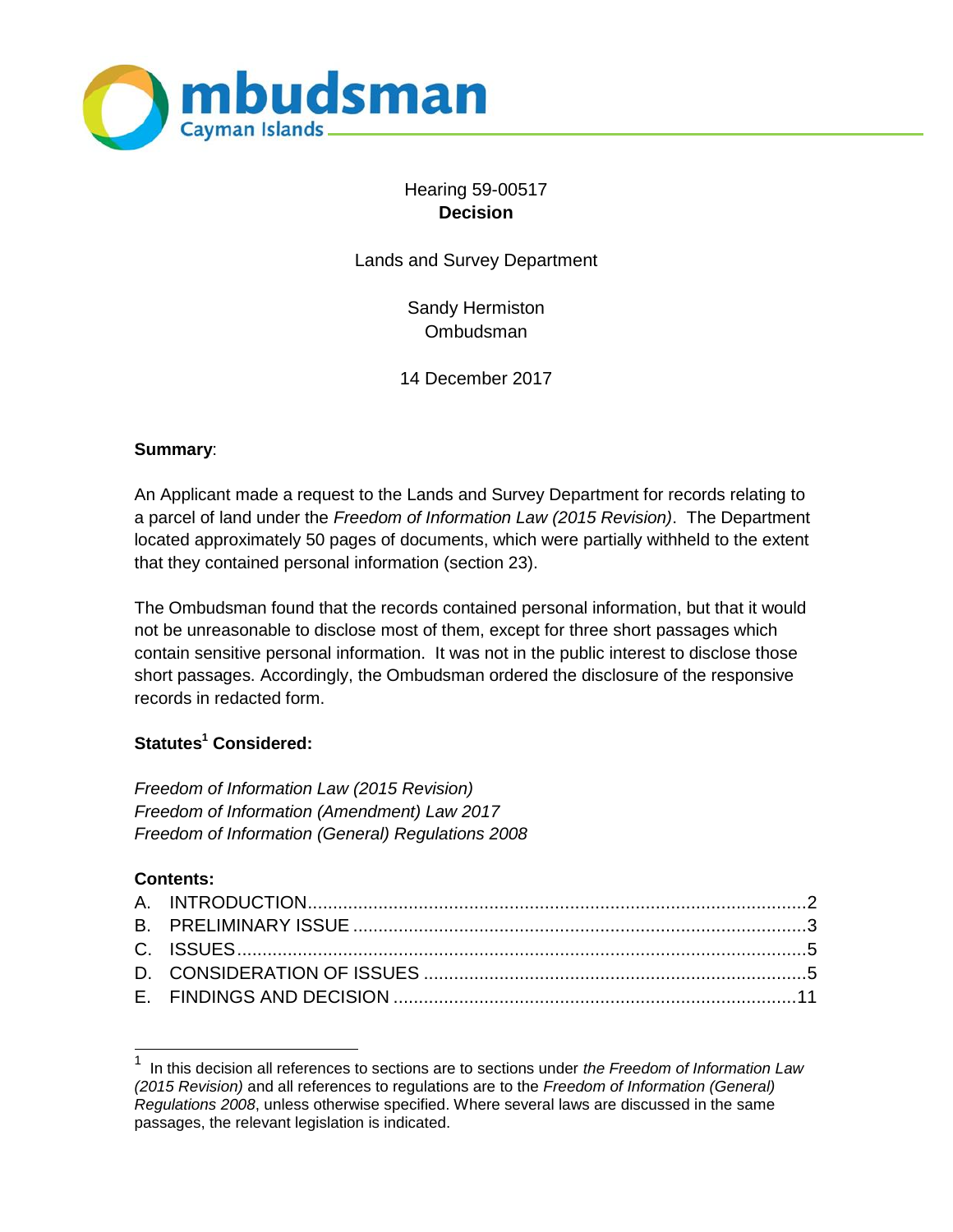### **A. INTRODUCTION**

[1] On 26 August 2016 an Applicant made a request to the Lands and Survey Department ("the Department") for:

> *All records relating to the recommendation from the Lands and Survey Department, to the Executive Council considering, a Land Grant for Block 74A Parcel 89 and clarification in regards to a Survey of that land and a map of that area in East End.*

- [2] As the request was made by mail, it was only received on 6 September 2016. On 6 October 2016 the Department informed the Applicant that it needed an extension of 30 calendar days under section 7(4) of the Law because the search was taking longer than expected and more time was needed to review all of the responsive documents, and also because it was possible that legal advice would have to be sought.
- [3] On 3 November 2016 some records were disclosed in full, while other records were partially redacted or wholly exempted by reason of section 23(1) relating to personal information. The Department also informed the Applicant that some additional records were available for purchase. Additional information was also provided about the survey of the land.
- [4] On 28 November 2016 the Applicant requested an internal review.
- [5] Not having received a response to the request for an internal review, the Applicant requested an appeal on 24 January 2017.
- [6] As there were delays in the provision of required documentation to the Information Commissioner's Office (ICO), the appeal was not accepted until 9 March 2017.
- [7] On 19 May 2017 the Department disclosed three additional records, but continued to withhold the other records, 17 of which were withheld in part and 33 in their entirety.

#### **B. PRELIMINARY ISSUE**

#### **Waiver of fees prescribed under the** *Registered Land Law (2004 Revision)*

[8] The Applicant argues that he "should be given full access to all files [held by the Department and available for inspection for a fee] … at no cost as they are public documents".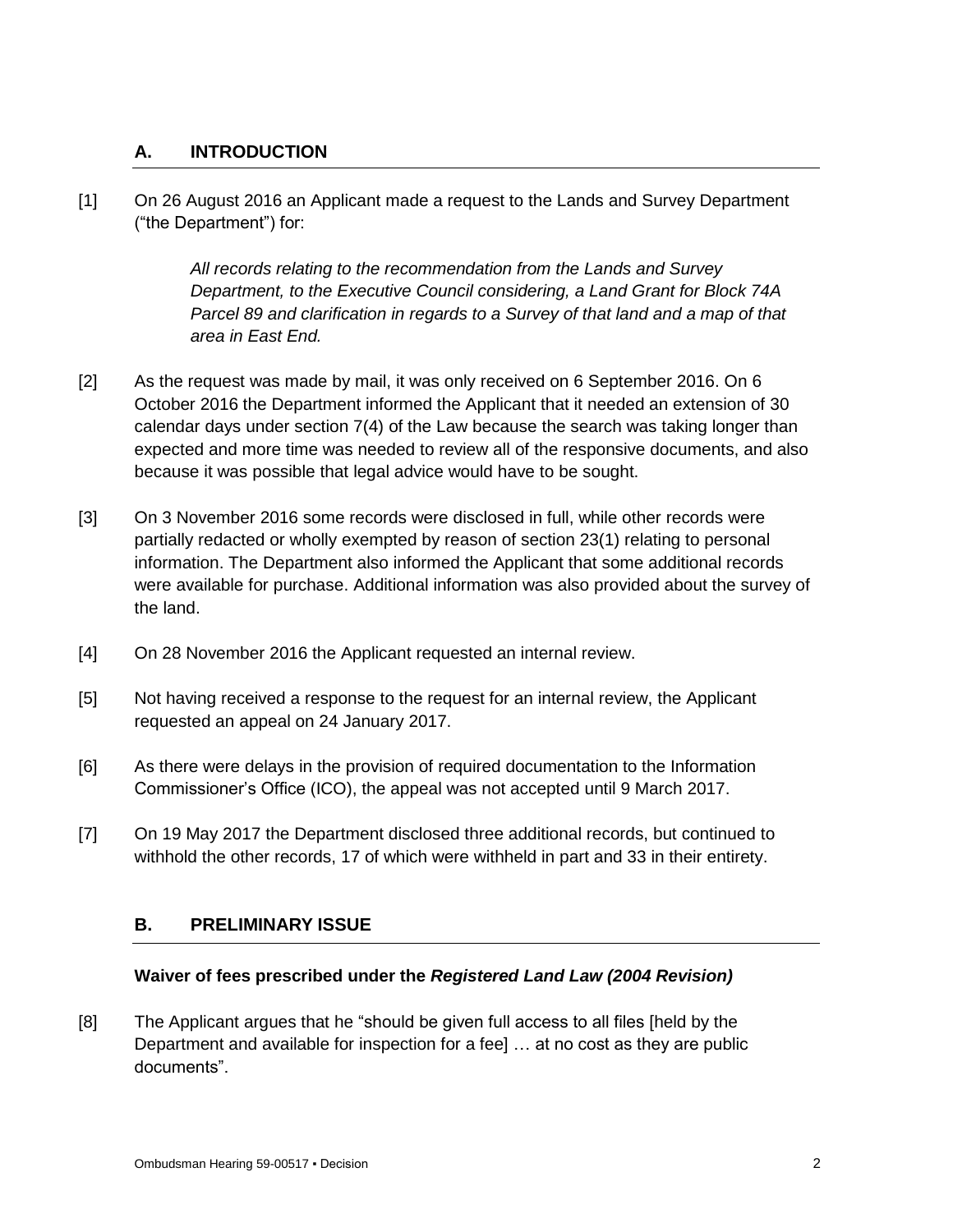- [9] The Applicant is referring to cadastral records held by the Department relating to the same land parcel which is the subject of this request. Those records are available for inspection and copies may be obtained upon payment of a fee. The fees are authorized under section 156(1) of the *Registered Land Law (2004 Revision*) and Schedule 4 of the *Registered Land Rules (2003 Revision),* which establish a fee of \$50 for an official search, \$10 per page for a certified copy of any register or instrument and \$7 for an uncertified copy.
- [10] Section 6(4) of the FOI Law states that where a record is available for purchase by the public, access to that record must be obtained through the applicable Law. I have no authority to waive fees established in other enactments.
- [11] **Access to the records covered by Schedule 4 of the** *Registered Land Rules (2003 Revision)* **and associated fees established in accordance with the** *Registered Land Law (2004 Revision)* **are not matters for me to decide***.*

## **C. ISSUES**

[12] The issues in this Hearing are:

**Whether the responsive records are exempt from disclosure under section 17(b)(i), 20(1)(d) or 23(1) of the FOI Law and, if so, whether access shall nonetheless be granted in the public interest under section 26 of the Law.**

# **D. CONSIDERATION OF ISSUES**

# **SECTION 17(b)(i) – ACTIONABLE BREACH OF CONFIDENCE**

- [13] The Department claims:
	- an actionable breach of confidence exists due to the confidential nature of the information which was gathered by a public authority with statutory powers of compulsion, and that "the disclosure of the records would undermine the integrity of the [Department]", citing Coco v. A.N. Clark Engineers Limited 1968 WL23472 (ChD) in support
	- the courts have recognized that a duty of confidence may arise due to the confidential nature of the information itself or the circumstances in which it was obtained and this type of information is worthy of protection and should remain inaccessible (as it is not in the public domain nor a matter of public knowledge)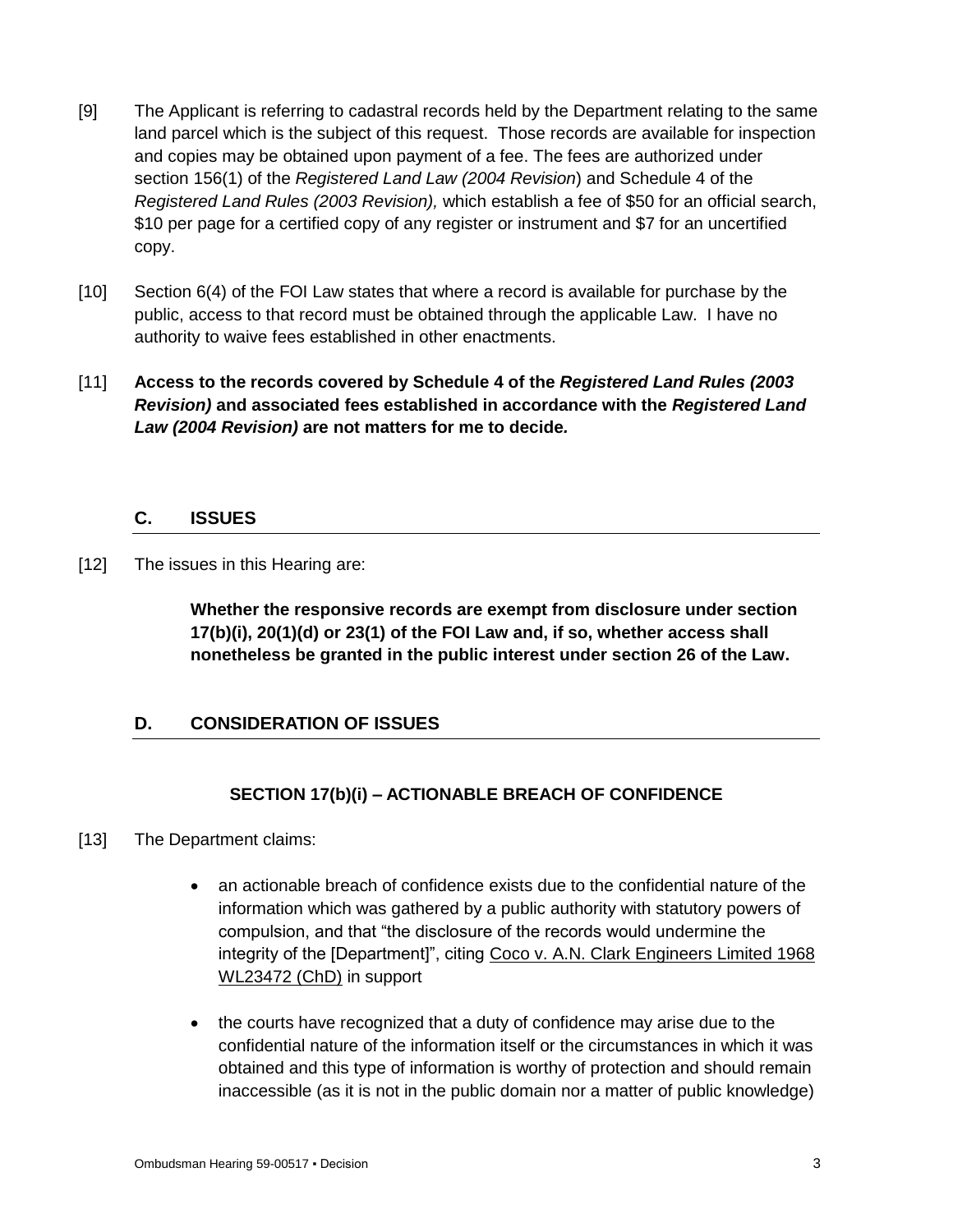- in this instance the records were provided to the Department in the course of its duties and in confidence
- disclosure would erode the public perception of trust in the Department leading to potential difficulties in the future where information of this nature is required
- [14] The Applicant clarifies that he wishes to unravel the land ownership and registration history of the land parcel in question, which some time ago belonged to his greatgrandfather. In addition, the Applicant advises that he is already in possession of a large number of records previously provided to him concerning the parcel of land in question.
- [15] In *Coco*, *supra*, the court outlined three essential elements to for a cause of action for an equitable breach of confidence to be established:
	- the information must have a quality of confidence about it
	- the information must have been imparted in circumstances importing an obligation of confidence, and
	- there must be an unauthorized use of that information to the detriment of the party communicating it
- [16] In this case I will focus on the second necessary element that the information must have been imparted in circumstances importing an obligation of confidence.
- [17] The Department has not referred to any evidence to support a finding that the information in question was imparted in circumstances importing an obligation of confidence.
- [18] An examination of the records in question does not reveal any explicit conditions regarding subsequent use or disclosure.
- [19] With respect to any implicit conditions on disclosure of the information, the test to be applied is set out in *Coco, supra:*

… if the circumstances are such that any reasonable man standing in the shoes of the recipient of the information would have realised that upon reasonable grounds the information was being given to him in confidence, then this should suffice to impose upon him the equitable obligation of confidence.

- [20] The responsive records are comprised of:
	- correspondence between various members and representatives of the Applicant's family and various representatives of the Government regarding the ownership of the parcel
	- deeds purporting to convey the parcel
	- Government memos outlining the history of the ownership of the parcel
	- Government memos addressing the administration of the claim for ownership
	- maps (including an extract from the Government Registry)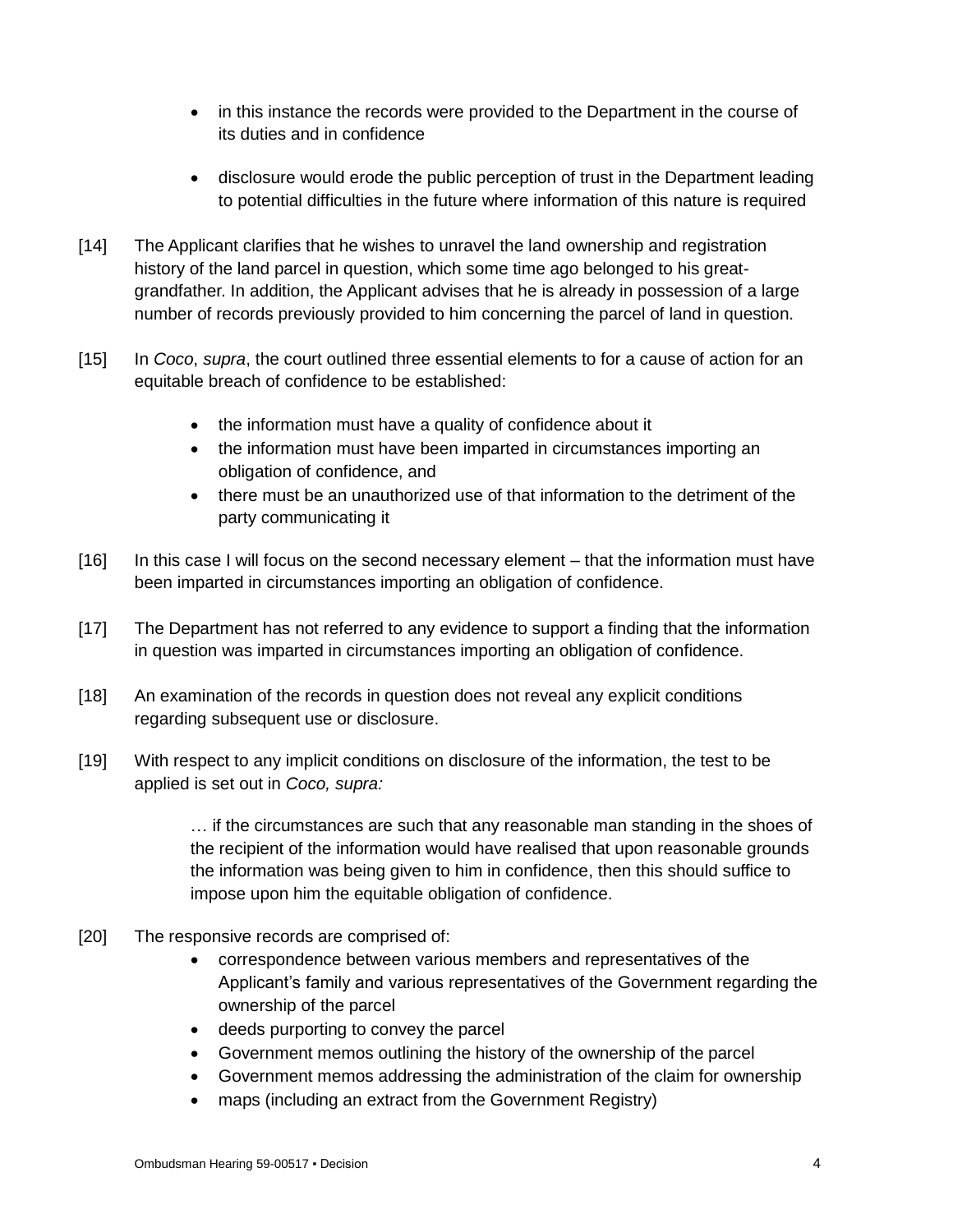- documents recorded in the Public Record of the Cayman Islands
- Probate Inventory
- Memos from the Registrar of Lands regarding the issue of ownership of the parcel
- a birth certificate from 1888
- Letters of Administration dated 21 April 1976 and 12 March 1956
- Will and Testament dated 20 December 1955
- [21] Any reasonable person would expect that the documents which are already in the Public Record, such as birth certificates, letters of administration and maps would not attract a duty of confidence.
- [22] The balance of the records are documents which deal with a claim for ownership of land. Land ownership is a matter of public record in the Cayman Islands.
- [23] I find that the responsive records are not the type of document that imparts an implicit duty of confidence and therefore the second essential element for an actionable breach of confidence is missing.
- [24] **The claim for exemption under section 17(b)(i) is dismissed.**

## **SECTION 23 – PERSONAL INFORMATION**

- [25] As explained in ICO Guidance and applied in a number of previous ICO Decisions, determining whether the exemption in section 23(1) is engaged involves a three-part test. In deciding whether to disclose personal information, the following three questions must be answered:
	- is the information "personal information"?
	- if so, would it be unreasonable to disclose the information?
	- $\bullet$  does the public interest nonetheless require disclosure?<sup>2</sup>
- [26] There is no dispute that the responsive records contain personal information in the form of names, addresses and other identifying or private data.
- [27] In Hearing Decision 9-016104<sup>3</sup>, the Information Commissioner laid out the questions that should be considered in deciding whether disclosure would be unreasonable under section 23(1).

 2 See part 10 of ICO Guidance on Personal Information:

http://www.infocomm.ky/images/IM%20Seminars%20Series%20II%20Personal%20Information%2 0Handout%20-%20June%202013.pdf

<sup>3</sup> Information Commissioner *Hearing 8-01610 Decision Health Regulatory Services (HRS*) 4 March 2011 pp10-11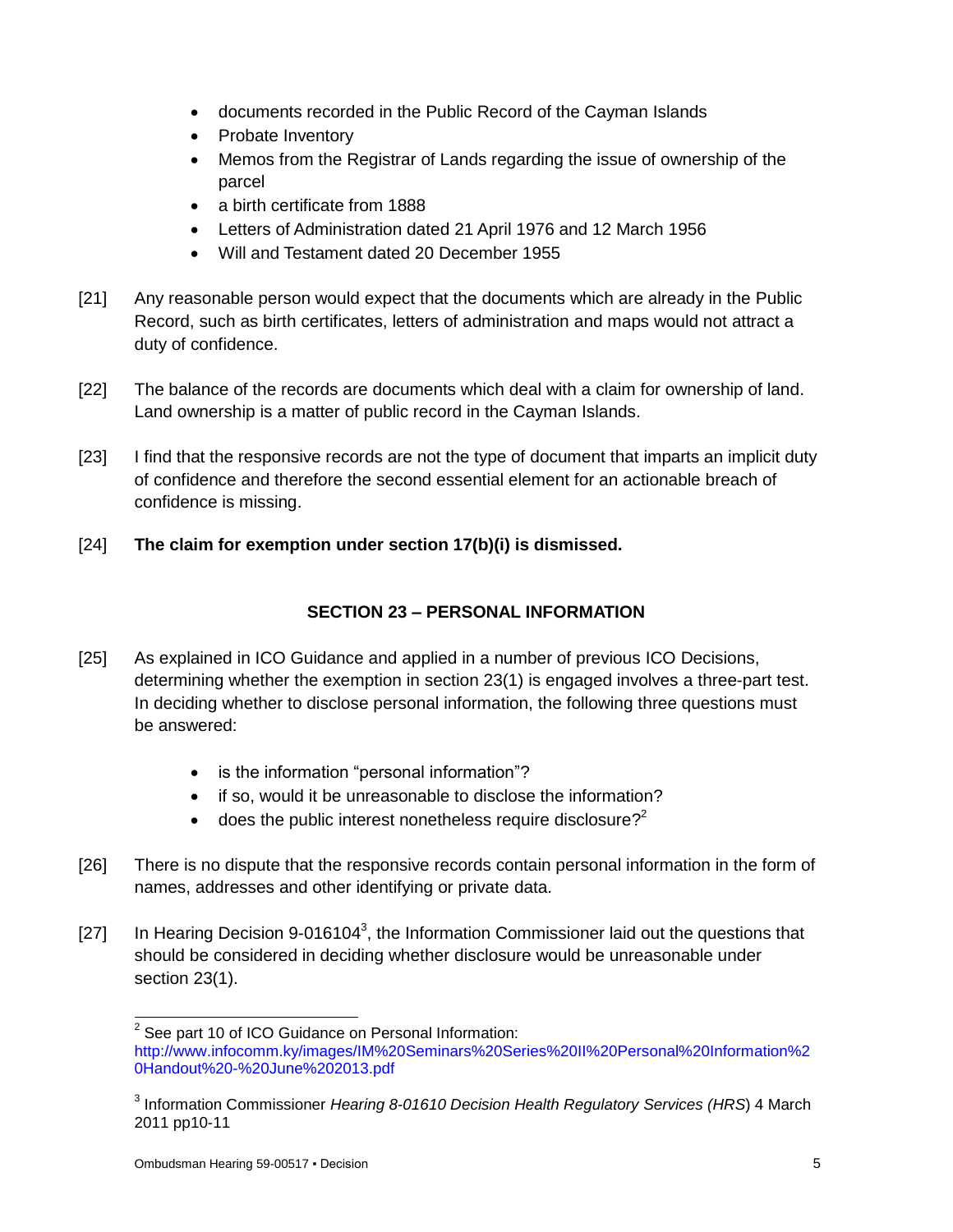#### **(i) Is the information sensitive?**

With very minor exceptions, I do not consider that the information contained in the responsive records to be sensitive. As set out above, the focus of these records (both the ones in dispute in this Decision, and those already in the possession of the Applicant) is not on the individuals, but on the ownership history of a parcel of land.

Many of the individuals mentioned in the records are either known to be, or due to the age of the records can be assumed to be, deceased.

Since the responsive records are primarily about historical land ownership and current information is available to anyone who can afford the fee, I do not find that the responsive records are sensitive in nature.

Pages 8, 14 and 28 of the documents contained in the package of responsive records provided by the Department contain personal information on a single individual, which is sensitive in nature.

#### **(ii) Would disclosure prejudice the privacy of an individual?**

The personal information contained in the responsive records relates to the interaction of various individuals over many decades with the land parcel in question. The focus of these records is on the cadastral history and adjudication of the land parcel and the various competing claims of ownership over many decades, not on the individuals.

While this subject matter includes some information regarding personal matters, and can be linked to specific individual land owners over time, many of the individuals are known to be, or can (due to the age of the records) be assumed to be, deceased.

The disclosure of historical information, which can be seen to be less invasive of privacy than the disclosure of current information, would not prejudice the privacy of the individuals in question.

## **(iii) Would disclosure prejudice the public authority's information-gathering capacity (e.g. as a regulator)?**

The Department's ability to gather information is not contingent on the voluntary cooperation of individuals, but is rather mandated in the *Registered Land Law (2004 Revision)* and related legislation.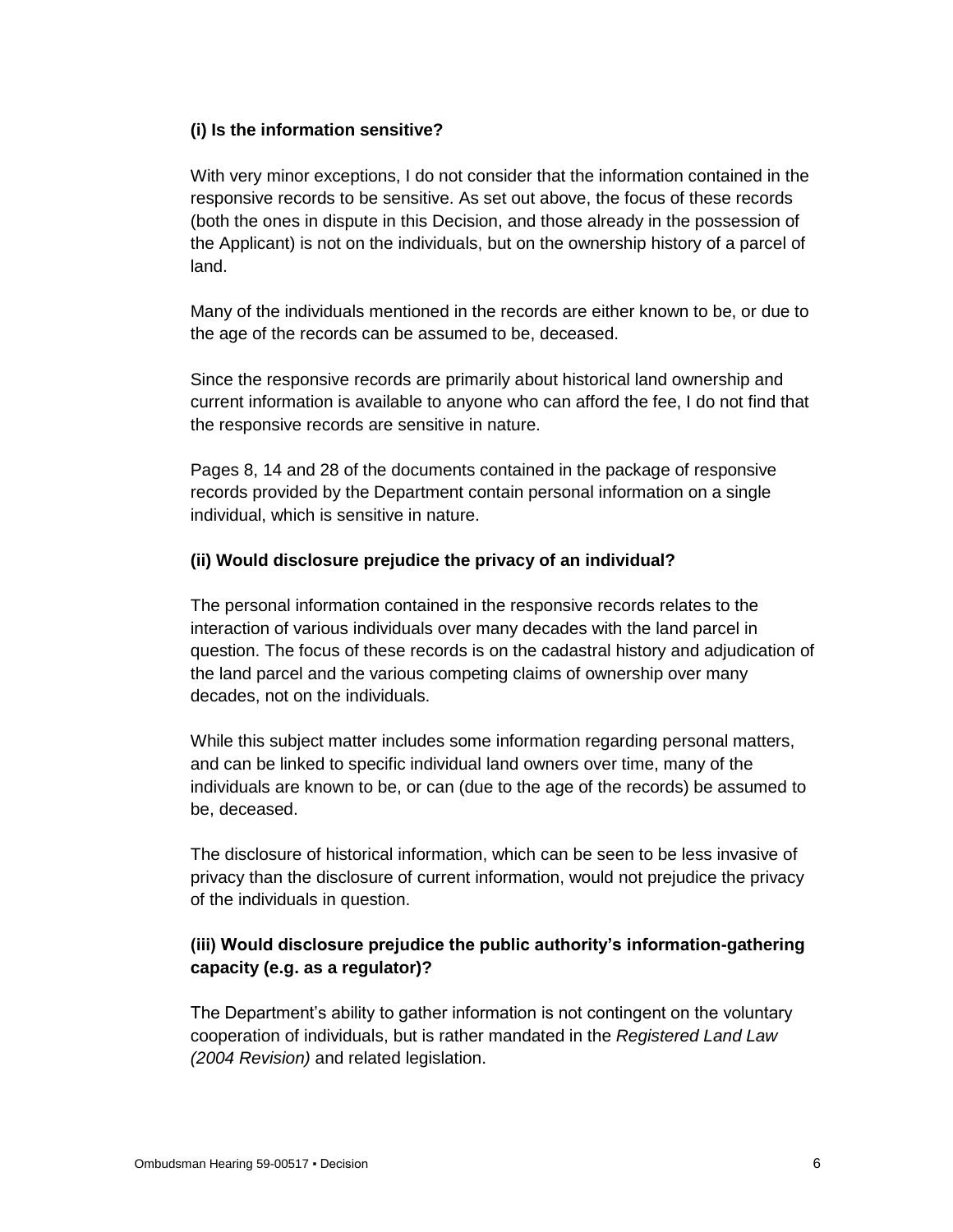Therefore, disclosure would not prejudice the Department's (or any other regulator's) ability to gather information.

### **(iv) Has the information "expired"?**

The responsive records date from 1888 to 1993, with a majority of the records ranging between 1980 and 1993. The subject matter of the records goes even further back, to at least the 1860s. While some of the individuals identified in the most recent of those documents may still be land owners, most of the information is about earlier events in the  $20<sup>th</sup>$  century or even in the 19<sup>th</sup> century. Therefore, I consider that most of it is no longer current and can be considered to have expired.

## **(v) Is the information required for the fair determination of someone's rights?**

The Applicant is seeking the requested records in order to support an ownership claim over his great-grandfather's land, and that matter has been the subject of his and his family's investigations for several decades. I believe the disclosure of the responsive records would likely assist in resolving that larger question.

### **(vi) Would the social context render disclosure reasonable?**

It is accepted practice for land registration and ownership information to be open to the public. There is a continuing interest in the fairness and lawfulness of land adjudication, and it would be beneficial for society to resolve any outstanding land issues, like the one of interest to the Applicant.

## **(vii) Is there any suggestion of procedural irregularities or wrongdoing?**

The Applicant believes the land has been misappropriated, and in that context wishes to find out the circumstances which lead to the various changes in ownership of a particular land parcel over time. The responsive records would assist in that regard.

## [28] **In conclusion, with the exception of the sensitive personal information on pages 8, 14 and 28, it is not unreasonable to disclose the personal information contained in the responsive records.**

## **SECTION 20(1)(d) – PREJUDICE TO THE EFFECTIVE CONDUCT OF PUBLIC AFFAIRS**

[29] The Department submits that the records should be exempted from disclosure because disclosure would (or would be likely to) prejudice the conduct of public affairs.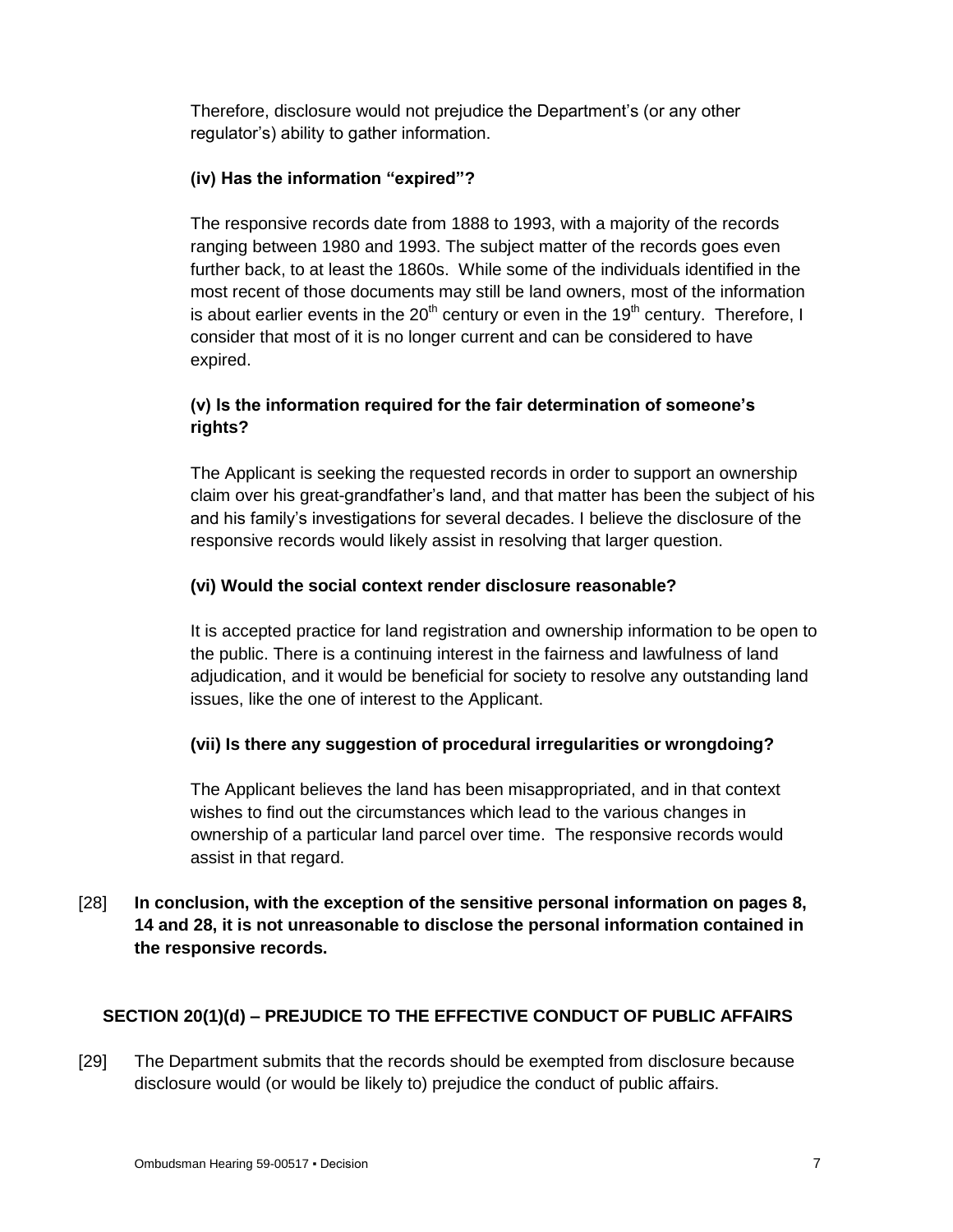- [30] The Department cites McIntyre v Information Commissioner and Ministry of Defence EA2007/0068 in support of its argument that withholding the information is necessary in the interests of good government.
- [31] According to the Department "there is a real and significant risk of the occurrence of prejudice to the effective conduct of public affairs" and, further, the "disclosure of records would indicate to the public that confidential and personal information submitted to the Department would be disclosed if requested". The Department also asserts that it would erode public confidence in the Department and may affect the functioning of the Authority.
- [32] The Department does not provide any specific information on how those functions might be affected.
- [33] I note that the Registrar's powers in the *Registered Land Law (2004 Revision)* are significant. The Registrar has the power to compel production of documents, summon any person to appear and give information, administer oaths and order costs. The Registrar does not depend on the willingness of the public to provide information to the Registrar.
- [34] **On the basis of the above, I do not accept that the disclosure of these documents would prejudice the effective conduct of public affairs.**

## **Section 26 – DOES THE PUBLIC INTEREST NONETHELESS REQUIRE DISCLOSURE?**

- [35] Section 26(1) requires that a public interest test be applied in order to determine whether, notwithstanding that an exemption applies to parts of the responsive record, "such access would nevertheless be in the public interest". "Public interest" is defined in Regulation 2.
- [36] The public interest test "involves identifying the appropriate public interests and assessing the extent to which they are served by disclosure or by maintaining the exemption." The test assumes the form of a balancing exercise between the factors in favour of disclosure and the factors in favour of maintaining the exemption.
- [37] The personal information that I have found to be unreasonable to disclose (under section 23 of the Law) on pages 8, 14 and 28 of the responsive records is of a private and personal nature. I am not aware of any public interest factors that would support its disclosure, as it does not touch upon government accountability, public understanding of government, public expenditure, the promotion of public participation in decision-making or the deterrence or revealing of wrongdoing or maladministration, or have any bearing whatsoever upon public matters.
- [38] **Therefore, I find that it would not be in the public interest to disclose the personal information which I found to be unreasonable to disclose.**